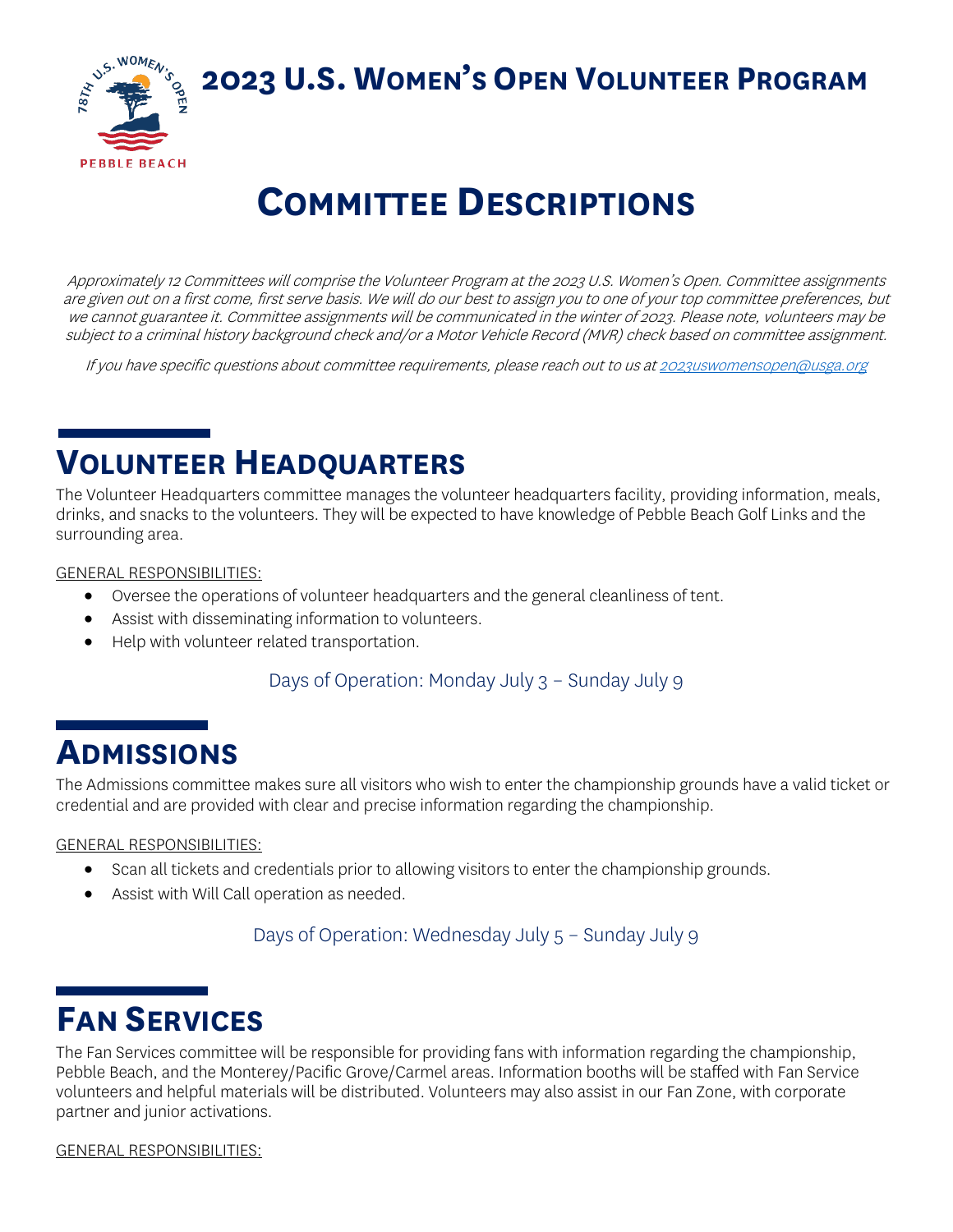- Staff information booths to provide general championship information to fans, visiting officials and other volunteers.
- Assist when needed in our Fan Zone with onsite activations from USGA partners.
- Be familiar with all championship aspects (i.e. championship grounds layout, field and format)

#### Days of Operation: Wednesday July 5 – Sunday July 9

### **DISABILITY SERVICES**

The Disability Services committee assists fans by providing special on-course transportation to and from the drop-off area and the ADA viewing areas.

GENERAL RESPONSIBILITIES:

- Transport individuals who require assistance to and from the drop-off areas and the ADA viewing areas via the six-passenger carts.
- Staff and manage the ADA viewing areas located at various locations around the course.
- Assist Pride Mobility, the vendor of the mobility scooters, with the distribution of available scooters on a first come, first served basis.

\*Must be 25 or older and complete background and or/DMV check if necessary

Days of Operation: Wednesday July 5 – Sunday July 9

### **CORPORATE HOSPITALITY**

The Corporate Hospitality Committee manages access control for corporate sold spaces throughout the course. This committee will also serve in an informational role for corporate clients by sharing information about Pebble Beach, the championship, and the Monterey Peninsula area.

#### GENERAL RESPONSIBILITIES

- Oversee the access control and general cleanliness of corporate hospitality venues.
- Information source for corporate clients.

Days of Operation: Wednesday July 5 – Sunday July 9

## **HOLE AND GRANDSTAND MARSHALS**

The Hole and Grandstand Marshals committee is responsible for managing the movement of players and fans throughout championship grounds. Marshals promote physical safety and fair play, while maintaining an enjoyable environment for fans of the championship.

#### GENERAL RESPONSIBILITIES

- Signal the gallery to be quiet as players address the ball.
- Follow the path of each player's ball and help spot stray balls to maintain proper pace of play.
- Management of grandstand seating.
- Provide marshal escorts as needed.

#### Days of Operation: Wednesday July 5 – Sunday July 9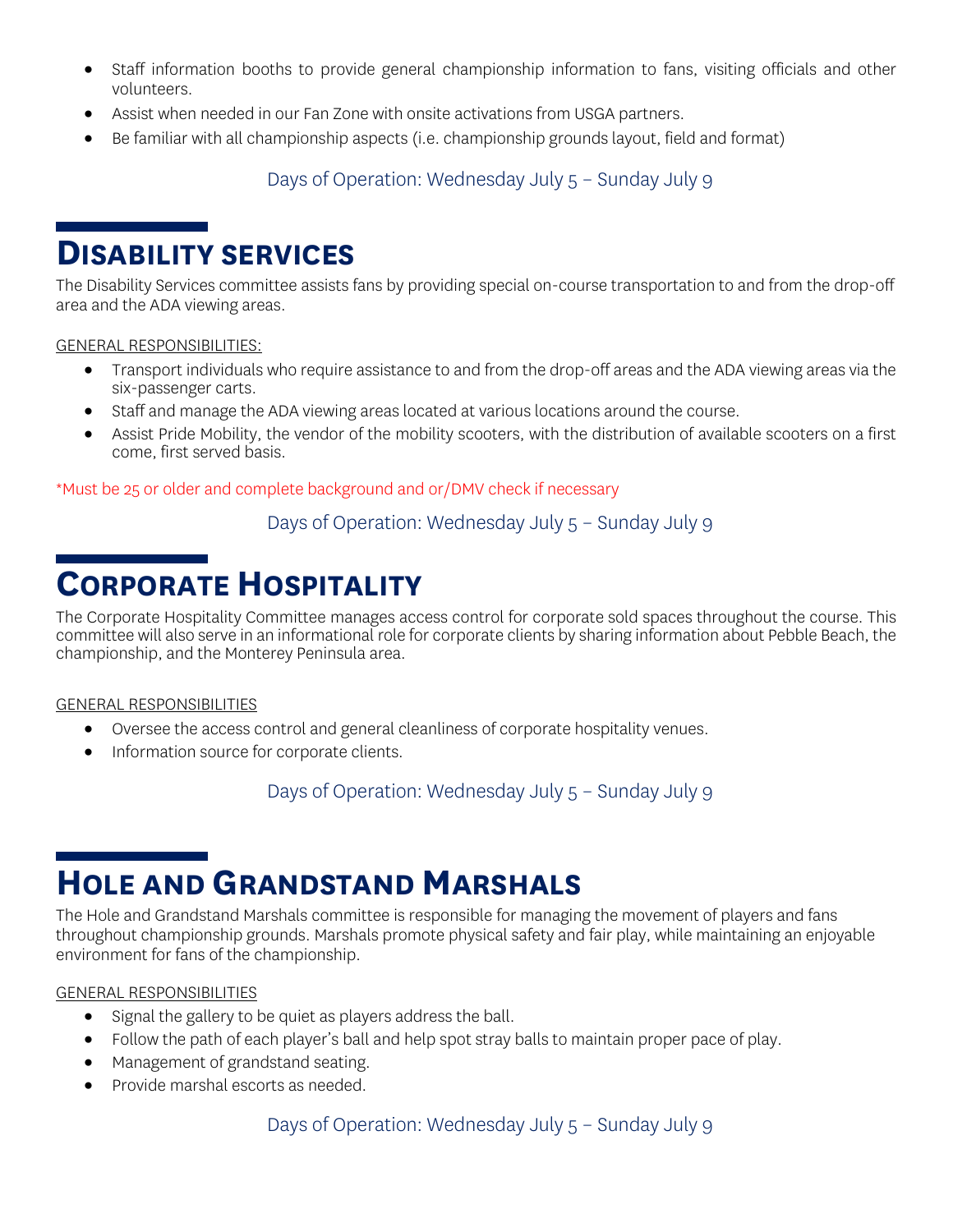## **ON-COURSE DISTRIBUTION**

The On-Course Distribution committee will be responsible for managing the on-course player hydration and snack supply.

GENERAL RESPONSIBILITIES:

- Inventory, store, and distribute miscellaneous championship supplies.
- Maintain appropriate levels of hydration and snacks on-course for players.

#### ADDITIONAL INFORMATION:

• Must be able to lift up to 40 pounds

\*Must be 25 or older and complete background and or/DMV check if necessary

Days of Operation: Saturday July 1 – Sunday July 9

### **PRACTICE AREAS**

The operation of the Practice Areas committee is to oversee the day-to-day management of the practice facility, including its immediate surrounding area.

#### GENERAL RESPONSIBILITIES:

- Provide practice balls for players at the practice range and short game areas.
- Provide towels for players and caddies when necessary.
- Maintain buckets of water for players and caddies to clean clubs.
- Place the correct name placard behind each player so fans can identify each player.
- Provide security & gallery control for the practice areas and ensure the people inside the ropes are authorized to be there.

### Days of Operation: Saturday July 1 – Sunday July 9

## **BALL POSITION**

The Ball Position committee will utilize the USGA provided laser operated equipment to measure ball position information and data. It is required of all committee members to have ShotLink/related field experience.

#### GENERAL RESPONSIBILITIES:

- Provide an accurate stroke trail for every shot by each player.
- Identify each player, shoot each shot by utilizing the laser measuring device, verify if the shot information is accurate, and enter the grid coordinates of each shot by utilizing tablet-based software
- Attend training session and dress rehearsal during the practice rounds

#### ADDITIONAL INFORMATION:

- Attendance of one in-person training session during the practice rounds and the Wednesday July  $5<sup>th</sup>$  dress rehearsal is MANDATORY.
- Stamina to stand for long periods of time.
- May require ability to climb ladders and operate from elevated platforms.